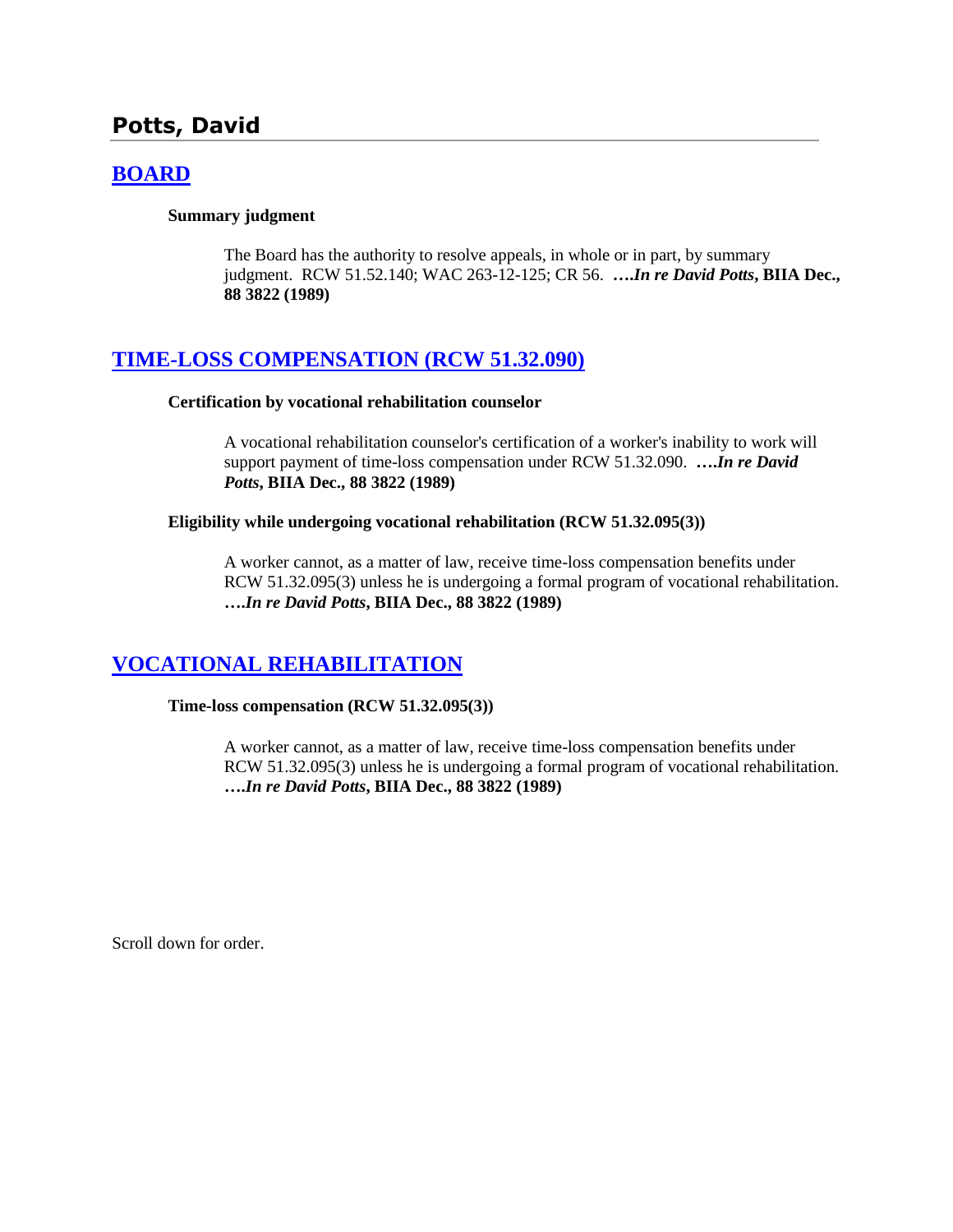### **BEFORE THE BOARD OF INDUSTRIAL INSURANCE APPEALS STATE OF WASHINGTON**

**)**

**) ) ) )**

**IN RE: DAVID H. POTTS ) DOCKET NOS. 88 3822 & 88 3115**

**ORDER SETTING ASIDE PROPOSED DECISION AND ORDER, GRANTING PARTIAL SUMMARY JUDGMENT, AND REMANDING APPEALS TO THE HEARING PROCESS**

### **CLAIM NO. J-731446**

APPEARANCES:

Claimant, David H. Potts, by Webster, Mrak & Blumberg, per Richard Blumberg

Employer, Colt Construction Co., by Riddell, Williams, Bullitt & Walkinshaw, per Joseph E. Shickich and Gary L. Baker

Department of Labor and Industries, by The Attorney General, per Larry Watters, Assistant

An appeal was filed by the employer on October 17, 1988 from an order of the Department of Labor and Industries dated September 7, 1988 which paid time loss compensation in two semi-monthly payments beginning August 25, 1988. This appeal was assigned Docket No. 88 3115. The employer also filed an appeal on December 14, 1988 from an order of the Department of Labor and Industries dated October 13, 1988 which paid time loss compensation in four semi-monthly payments beginning September 25, 1988. This appeal was assigned Docket No. 88 3822. The Proposed Decision and Order is **VACATED**, Partial Summary Judgment is **GRANTED**, and the appeals are **REMANDED TO THE HEARING PROCESS.**

## **DECISION**

Pursuant to RCW 51.52.104 and RCW 51.52.106, these matters are before the Board for review and decision on a timely Petition for Review filed by the claimant to a Proposed Decision and Order issued on May 26, 1989 in which the orders of the Department dated September 7, 1988 and October 13, 1988 were reversed and this matter remanded to the Department of Labor and Industries to deny the claimant, David H. Potts, time loss compensation for the periods August 25, 1988 through September 24, 1988, inclusive, and September 25, 1988 through November 24, 1988, inclusive.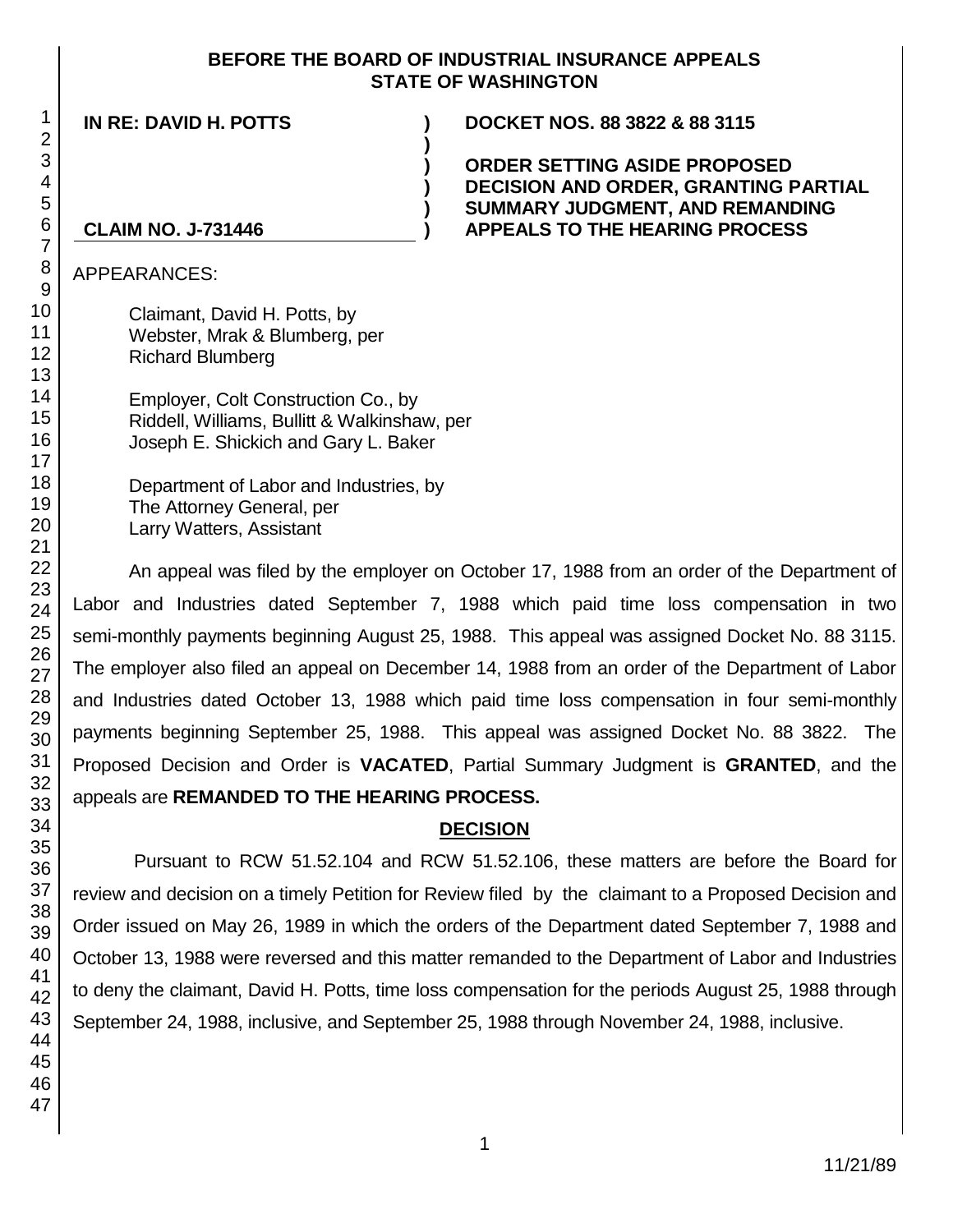The issues presented are (1) whether summary judgment motions are appropriate in appeals before the Board of Industrial Insurance Appeals, and (2) if summary judgment motions can be heard, whether it was appropriate to grant such a motion in these appeals?

RCW 51.52.140 states: "Except as otherwise provided in this chapter, the practice in civil cases shall apply to appeals prescribed in this chapter." WAC 263-12-125 similarly provides: "Insofar as applicable, and not in conflict with these rules, the statutes and rules regarding procedures in civil cases in the superior courts of this state shall be followed ...." CR 56 sets forth the rules applicable to summary judgment. Mr. Potts argues that the Board has no authority to decide appeals without a hearing, and summary judgment denies claimants their right to a hearing. In support of his position, Mr. Potts cites RCW 51.52.102 and Watt v. Weyerhaeuser, 18 Wn.App 731, 573 P.2d 1320 (1977). We disagree with this position. This Board does have the authority to grant relief without hearing or by summary disposition. RCW 51.52.080 permits the Board to deny an appeal and confirm the Department's decision without hearing if the notice of appeal raises no issues of fact and the Board finds that the Department properly and lawfully decided all matters raised by the appeal. RCW 51.52.095(2) specifically states that the limitations which prohibit a mediation judge from writing the Proposed Decision and Order, "shall not prevent an industrial appeals judge from issuing a proposed decision and order responsive to a motion for summary disposition or similar motion." We find nothing in the Industrial Insurance Laws which would prohibit this agency from granting summary judgment.

Nor do we read the Court of Appeals decision in Watt v. Weyerhaeuser to prohibit this agency from granting summary judgment. In Watt, the Board dismissed the claimant's appeal following Mr. Watt's failure to appear at the initial pre-hearing conference and his failure to comply with deadlines related to pre-hearing proceedings. The court stated that the Board could dismiss a previously accepted appeal only as authorized by the Industrial Insurance Act. Watt, at 736. The court, citing RCW 51.52.102, stated that the statute "permits the Board to dismiss an appeal when an appealing party, who has the burden of going forward with the evidence, fails to appear at hearing or appears but presents no evidence." Watt, at 737. Since Mr. Watt's appeal had never been set for formal hearing, the Board was without authority to dismiss the appeal.

The decision in Watt is not applicable in this case. This case does not involve a dismissal of the claimant's appeal without being given an opportunity to present evidence. On the contrary, by agreement of the parties the summary judgment motion was set for hearing on May 17, 1989. 4/17/89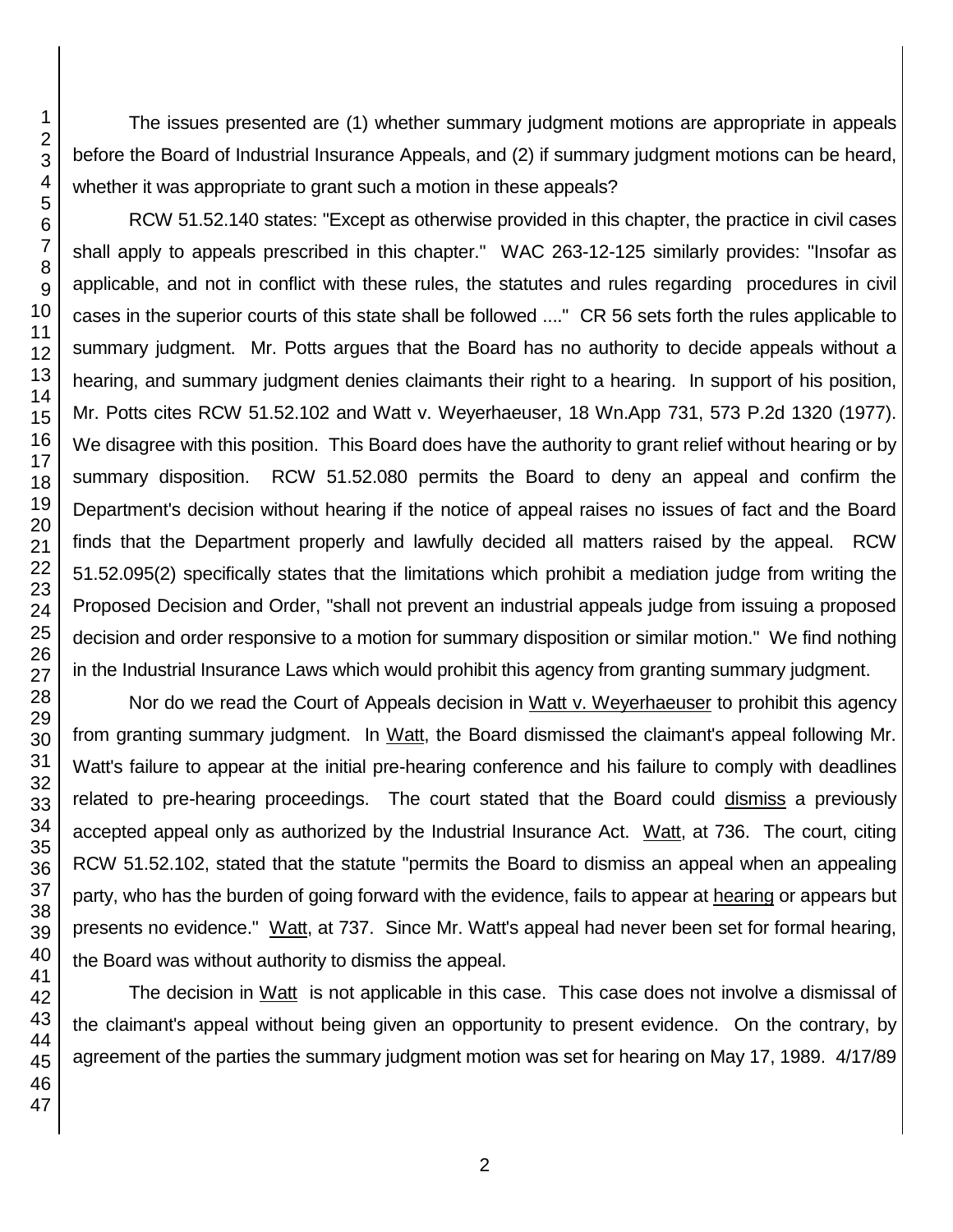Tr. at 13. Mr. Potts cannot argue he did not have an opportunity to present appropriate affidavits or other documents in response to the summary judgment motion.

Now, we turn to the question of whether it was appropriate to grant summary judgment in these appeals. The following is a summary, in chronological order, of the events involved in the summary judgment motion:

| Date    | Event                                                                                                                                                                   |
|---------|-------------------------------------------------------------------------------------------------------------------------------------------------------------------------|
| 4/11/89 | Employer serves summary judgment<br>motion with the Board.                                                                                                              |
| 4/17/89 | Industrial Appeals Judge sets hearing<br>- on<br>employer's summary judgment motion for 5/17/89<br>with the agreement of the parties.                                   |
| 5/1/89  | Employer<br>files<br>affidavit<br>and<br>supporting<br>documentation.                                                                                                   |
| 5/16/89 | Claimant serves and files Memorandum<br><i>in</i><br>response to summary judgment motion.<br>N <sub>o</sub><br>opposing affidavits or other documentation are<br>filed. |
| 5/17/89 | Hearing on summary judgment<br>motion.<br>files<br>additional<br>affidavit<br>Employer<br>and<br>documentation in support of its motion.                                |
| 5/25/89 | Claimant files and serves affidavit in opposition to<br>the motion.                                                                                                     |
| 5/26/89 | PD & O issued granting summary judgment in<br>favor of employer.                                                                                                        |

The purpose of CR 56 is to permit the court to pierce the formal allegations of fact in pleadings and grant relief by summary judgment when it is determined by uncontroverted facts, set forth in affidavits, depositions, admissions or answers to interrogatories, that there are no genuine issues of material fact. Preston v. Duncan, 55 Wn.2d 678, 349 P.2d 605 (1960); CR 56(c). "A material fact is one upon which the outcome of the litigation depends, in whole or in part." Barrie v. Host of Am., Inc., 94 Wn.2d 640, 642, 618 P.2d 96 (1980). The burden is upon the party moving for summary judgment to show that there is no issue of material fact. All reasonable inferences must be resolved against the moving party, and the motion should be granted only if reasonable people could reach but one conclusion. Hash v. Children's Orthopedic Hospital, 110 Wn.2d 912, 915, 757 P.2d 507 (1988).

1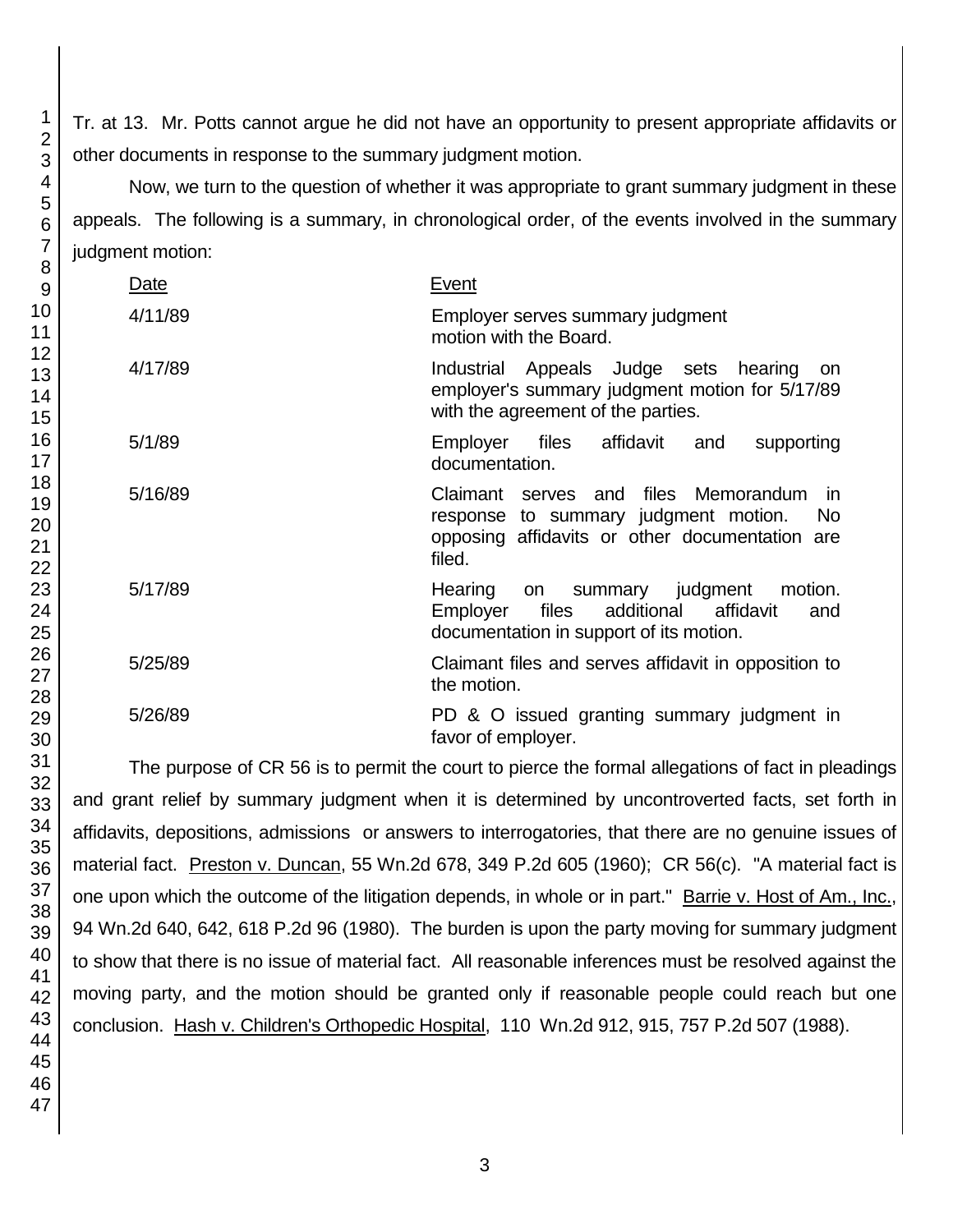Regardless of whether the non-moving party has submitted affidavits or other evidence in opposition to the motion, if the moving party does not sustain its burden, summary judgment should not be granted. Hash, at 915. "Only after the moving party has met its burden of producing factual evidence showing that it is entitled to judgment as a matter of law does the burden shift to the non-moving party to set forth facts showing that there is a genuine issue of material fact." Hash, at 915.

The legal issue raised by the summary judgment motion is whether Mr. Potts is entitled to time loss compensation under the provisions of RCW 51.32.095(3) from August 25, 1988 through November 24, 1988. RCW 51.32.095(3) allows the supervisor of industrial insurance, in his discretion, to include as part of vocational rehabilitation benefits, continuing temporary total disability benefits "while the worker is actively and successfully undergoing a formal program of vocational rehabilitation." The employer argues that during the period of time relevant to these appeals, Mr. Potts was not undergoing a "formal program" of vocational rehabilitation and therefore was not entitled to time loss compensation under RCW 51.32.095(3).

WAC 296-18A-420(3) defines "formal program" for vocational rehabilitation purposes as "an approved rehabilitation plan ... that provides services necessary and likely to enable the injured worker to be employed at gainful employment." Based on the plain reading of this regulation as well as a careful review of the statute, the employer's position appears correct.

In support of the employer's motion, excerpts from the April 5, 1989 deposition of Barbara Hammer were submitted. Ms. Hammer is a vocational rehabilitation counselor with the Department of Labor and Industries. Ms. Hammer performed an employability assessment of Mr. Potts and asked that his case be referred to her for plan development. According to her deposition, the rehabilitation consultant at the Department referred the case to her for plan development on December 4, 1987. However, according to Ms. Hammer, from December, 1987 through April, 1989, no plan development took place. Even considering all evidence presented concerning the summary judgment motion, regardless of whether it was timely filed, Mr. Potts was not under an approved rehabilitation plan during this period. Only minimal efforts towards plan development had taken place.

RCW 51.32.095(3) generally limits both the payment of compensation and the payment for retraining to a period of not more than 52 weeks. It appears the intent of the statute is for time loss compensation benefits paid under RCW 51.32.095(3) to cover the time the injured worker is under an "approved rehabilitation plan", not during the period of time the plan is being developed. If time loss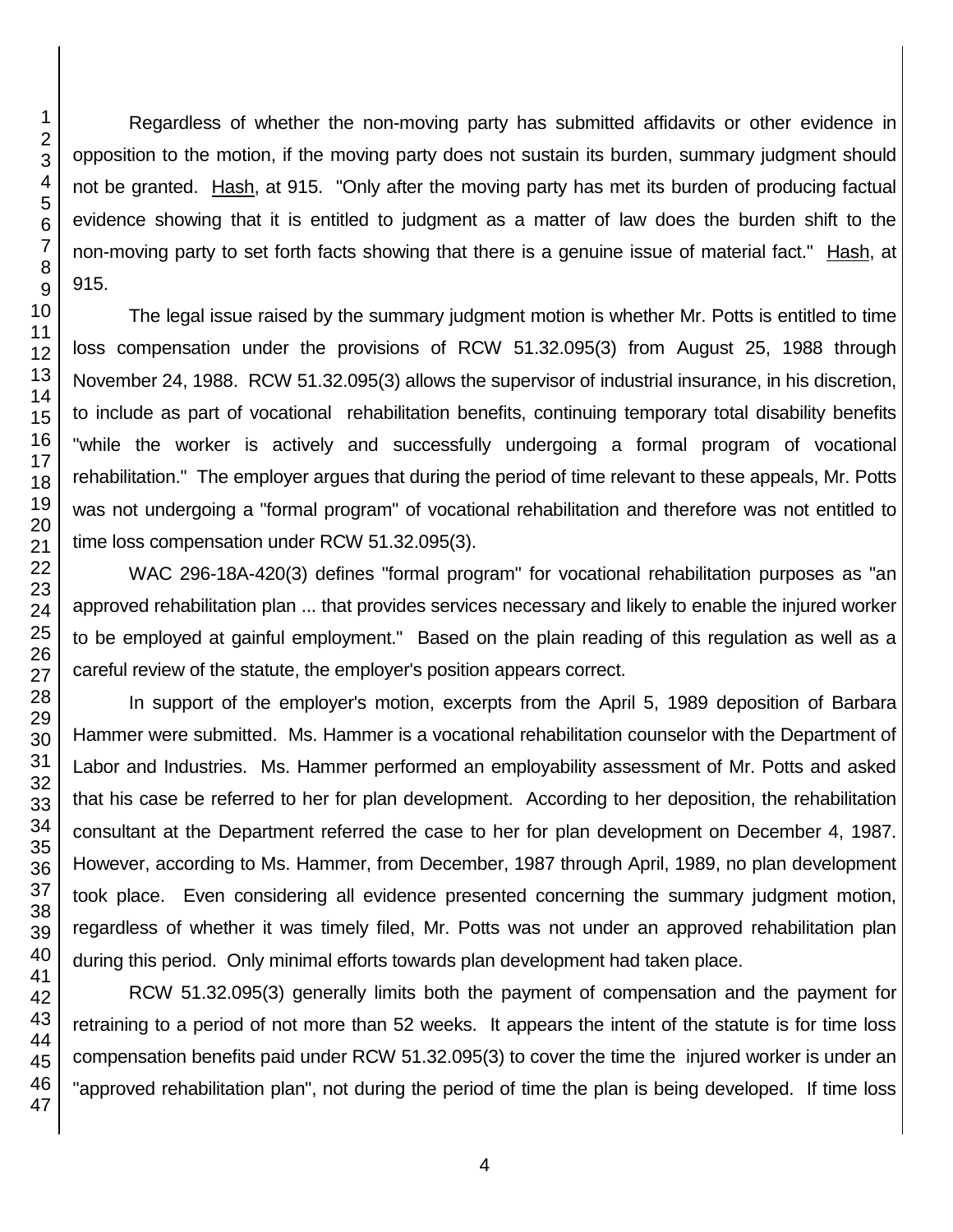compensation is paid under the provisions of RCW 51.32.095(3) while a rehabilitation plan is being developed, an injured worker with an approved rehabilitation plan for 52 weeks of schooling could have a substantially shorter period of time loss compensation benefits available depending on how long it took to develop the plan. We do not believe that to be the intent of the statute. Therefore, we agree with the ruling of the Industrial Appeals Judge which granted summary judgment on the issue of Mr. Potts' entitlement to time loss compensation under the provisions of RCW 51.32.095(3). However, the resolution of that issue does not dispose of these appeals. We also do not believe the legislature intended that a worker cannot be provided with time loss compensation benefits during the period of time a vocational rehabilitation plan is being developed. There still remains the question, then, of whether Mr. Potts was entitled to time loss compensation benefits under the provisions of RCW 51.32.090.

In the Proposed Decision and Order, the Industrial Appeals Judge stated, as an uncontroverted fact, that "[t]he authority to pay Mr. Potts time loss compensation for the period August 25, 1988 through November 24, 1988 was RCW 51.32.095(3)." PD & O, at 5. We disagree. The two Department orders under appeal state: "Future disability cards need to be signed by your vocational counselor as there appears to be no further medical treatment." The orders make no specific reference to RCW 51.32.095(3).

Time loss compensation benefits are generally paid under the provisions of RCW 51.32.090. That statute provides: "When the total disability is only temporary", time loss compensation benefits shall be paid "so long as the total disability continues." The fact that Mr. Potts' condition was medically fixed, but not legally fixed, does not preclude him from being classified as temporarily totally disabled. See, In re Douglas Weston, BIIA Dec., 86 1645 (1987).

A qualified vocational counselor can testify as to an injured worker's employability, based on medical testimony of loss of function and limitations imposed by the industrial injury in a case where the issue is total permanent disability. Fochtman v. Dept. of Labor & Indus., 7 Wn.App 286, 499 P.2d 255 (1972). Since a qualified vocational counselor can give an opinion on employability in a total permanent disability case, we believe a qualified vocational counselor can give an opinion on employability in a temporary total disability case. "[T]emporary total disability and permanent total disability differ only in the duration of the disability, and not in its character." Bonko v. Dept. of Labor & Indus., 2 Wn.App 22, 25, 466 P.2d 526 (1970). Therefore, the mere fact that the Department required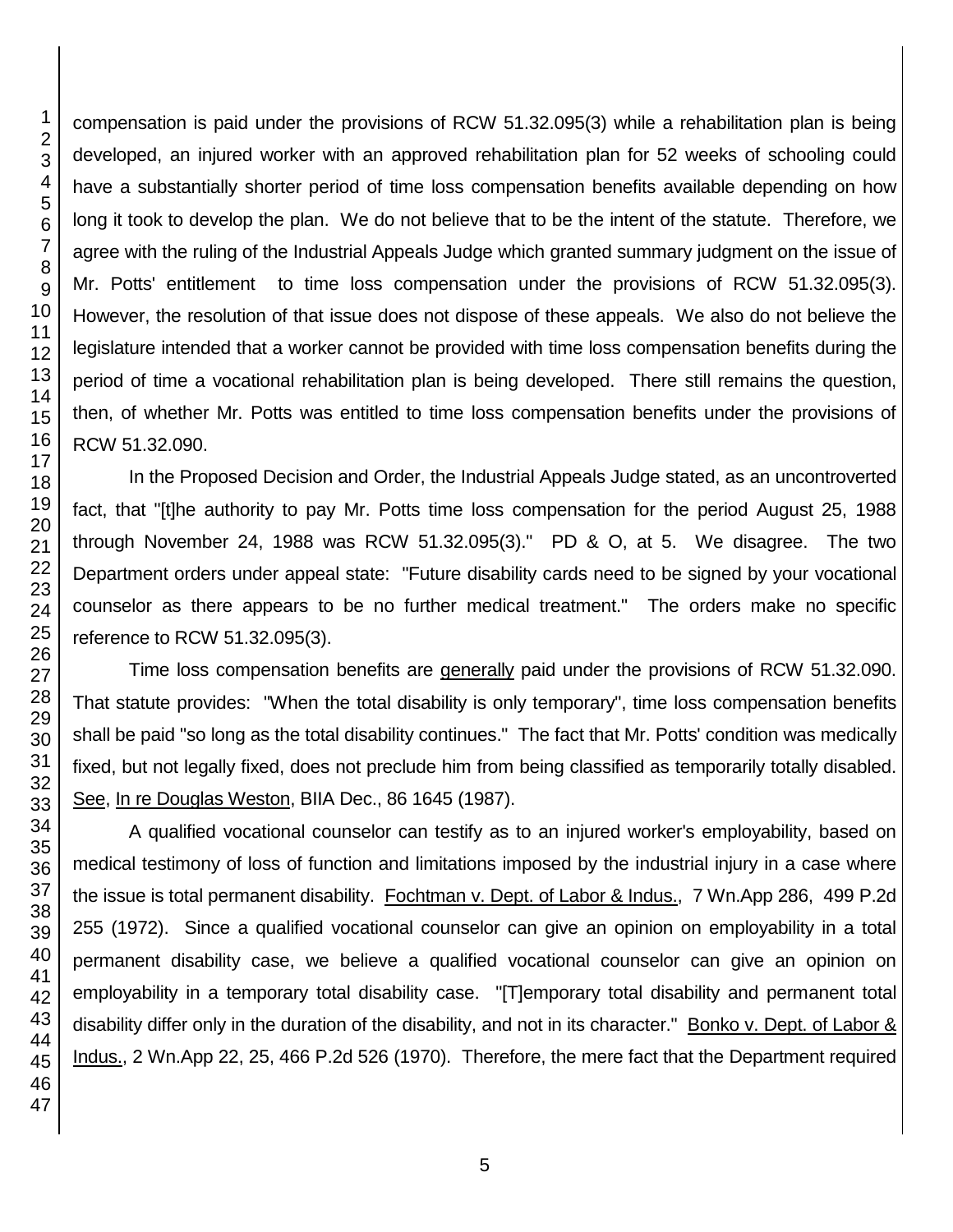Mr. Potts' rehabilitation counselor to sign his time loss cards does not preclude him from receiving time loss benefits under the provisions of RCW 51.32.090.

In addition, in making the determination that an injured worker qualifies for vocational services, the Supervisor of Industrial Insurance must be satisfied that the injured worker is unemployable at gainful employment without vocational assistance. It follows, then, that if as a result of his industrial injury an injured worker is determined to be incapable of gainful employment without vocational assistance, he would be entitled to time loss compensation under RCW 51.32.090 until his rehabilitation plan has been approved and he would then qualify for benefits under RCW 51.32.095(3).

While we have determined as a matter of law that Mr. Potts was not entitled to time loss compensation benefits under RCW 51.32.095(3) for the periods of time at issue, a genuine issue of material fact still remains. Was Mr. Potts temporarily totally disabled between August 25, 1988 and November 24, 1988 as a result of the residuals of his industrial injury of April 11, 1986? "In ruling on the [summary judgment] motion, a court's function is to determine whether a genuine issue of material fact exists; it is not to resolve an existing factual issue." Barrie v. Host of Am., Inc., 94 Wn.2d 640, 642, 618 P.2d 96 (1981).

Therefore, after consideration of the Proposed Decision and Order and the Petition for Review filed thereto, the Reply to Petition for Review and the Response to that Reply, and a careful review of the entire record before us, we are persuaded that the Proposed Decision and Order which grants the employer's motion for summary judgment and remands these matters to the Department with directions to deny Mr. Potts time loss compensation for the period August 25, 1988 through November 24, 1988 is incorrect. We grant a partial summary judgment on the employer's motion and find that the claimant is not entitled to time loss compensation under the provisions of RCW 51.32.095(3), but remand these appeals to the hearing process to determine whether Mr. Potts is entitled to time loss compensation under the provisions of RCW 51.32.090. Specifically, the remaining issue in these appeals is whether Mr. Potts was incapable of gainful employment on a reasonably continuous basis, for the period August 25, 1988 through November 24, 1988, as a proximate result of the April 11, 1986 industrial injury.

The parties are advised that this order is not a final decision and order of the Board within the meaning of RCW 51.52.110. At the conclusion of the proceedings the Industrial Appeals Judge shall, unless the matter is dismissed or resolved by an Order on Agreement of Parties, enter a Proposed Decision and Order containing findings and conclusions as to each contested issue of fact and law,